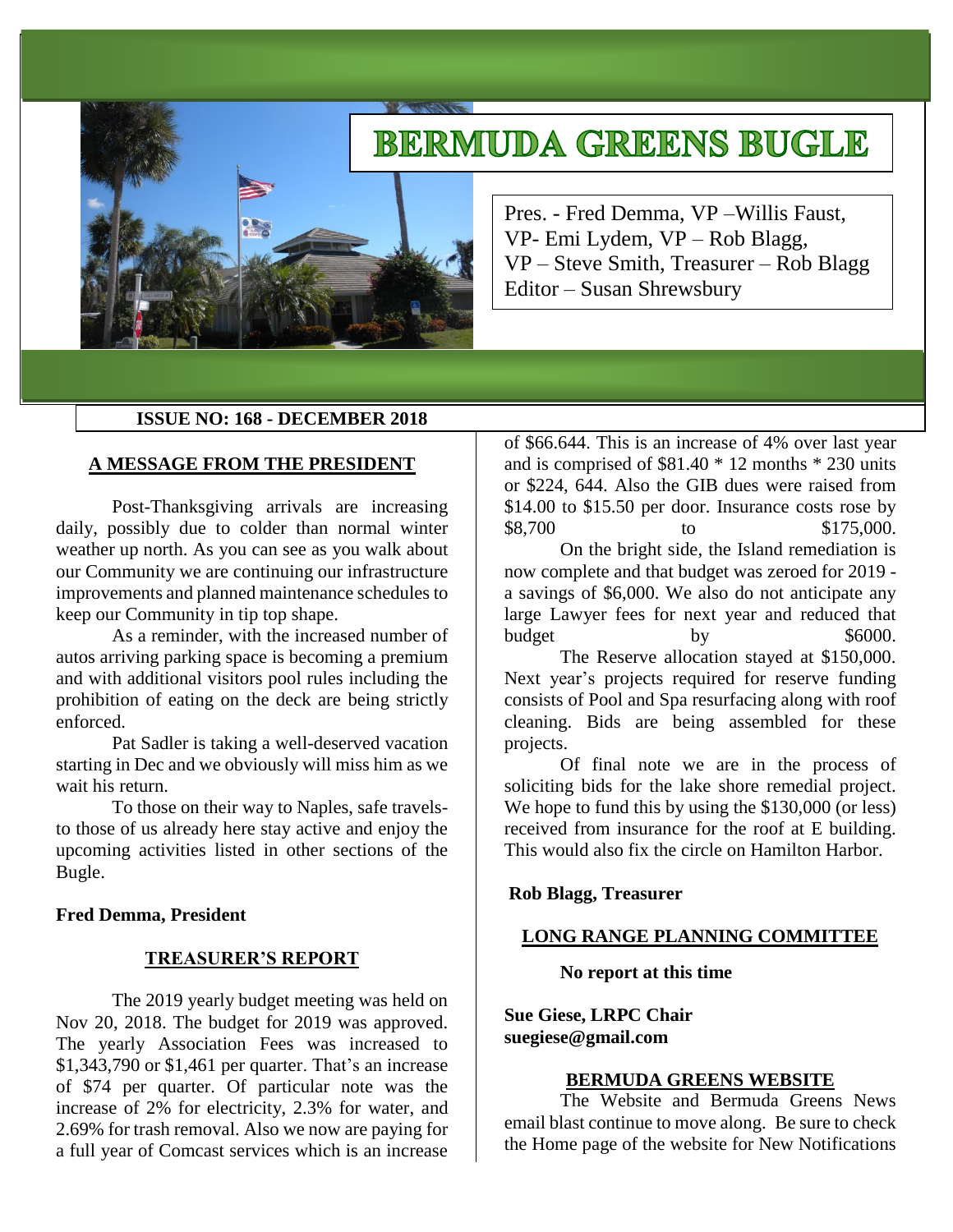to keep up with the most recent Bermuda Greens announcements. Also take a peek at the Useful Information page on the website to find info on Comcast, front Gate Access, and Collier County Recycling. We are happy to take suggestions on other Useful topics. Please email us at [BermudaGreensNews@gmail.com](mailto:BermudaGreensNews@gmail.com) with your ideas.

Don't forget you can access forms for Architectural changes to your unit, Sales, Lease and Guest forms.

Please be sure to send maintenance requests, questions or information about your unit or community maintenance projects directly to the Property Manager, Mark Talaga. Mark can be emailed through the Message Board at the bottom of the Home page or through the Property Management page on the Website. His direct email is [BermudaGreensOffice@gmail.com](mailto:BermudaGreensOffice@gmail.com)

More to come. Wishing everyone a happy and healthy Holiday Season and New Year!

Link to website: [www.bermudagreensnaples.com](http://www.bermudagreensnaples.com/)

## **Sue Giese, Jan McCloskey and Pete Asimakopoulos, Web team members**

# **RECYCLING**

No further information at this time. BUT… Please continue to recycling as much as you can.

**Emi Lydem**

# **LANDSCAPE COMMITTEE**

NO REPORT AT THIS TIME

**Emi Lydem & Steve Smith, Chairs Landscape Committee**

# **BOCCE**

Bocce sign-ups have been great, there will be more players than last year that should make for an exciting season.

The season begins Monday January 7, 2019 and tentatively runs through Thursday March 14, 2019. All Bermuda Greens residents and renters are invited to join in the fun and excitement. NO EXPERIENCE IS NEEDED.

You may sign up as a team of two, as a single, or a substitute. Sign-ups close on 12/28/2018. Team draft is Thursday January 3 at 3:00 pm in the Club House. Single players will be drawn first to form 2 person couple, then entered in couples drawing. No team shall have the same players as the previous year.

Games are scheduled for 3:00pm daily, conflicts may be played any time court is not scheduled for play. Make up games should be started no later than

12:00 noon. Schedule sheet will be posted at Kiosks and on the Bermuda Greens website, under Community Events.

Fee of \$30 is due at team draft that includes; celebration at play offs, banquet, and court maintenance. You should also be ready with a team name. Guests may attend the Banquet at a cost of \$15.

Sign-up Online in Community Events on the Bermuda Greens website at [www.BermudaGreensNaples.com](http://www.bermudagreensnaples.com/)

The Bocce Steering Committee extends their Best Wishes for this Holiday Season, have a Merry Christmas and Happy New Year.

# **Bob Giese, Bocce Steering Committee**

# **SOCIAL COMMITTEE NEWS**

Social Committee is gearing up for a fun season with activities for everyone. In November we had shopping/lunch @ Waterside, ice cream social to honor our Veterans, Harvest potluck and ending with a weeklong bocce tournament. A welcome back coffee with cookies is scheduled for December 8. There is a \$3 charge @ the door. In addition to cookies to take home there will be a continental breakfast. On January 11 a pizza party is on tap. Invite your neighbors, it's always a fun event.

There are many other possible events. One event that we are trying to determine the level of interest is a trip to Gulfstream on February 27. The cost is \$40 and includes round trip transportation to the track which has horse racing, casinos, shopping